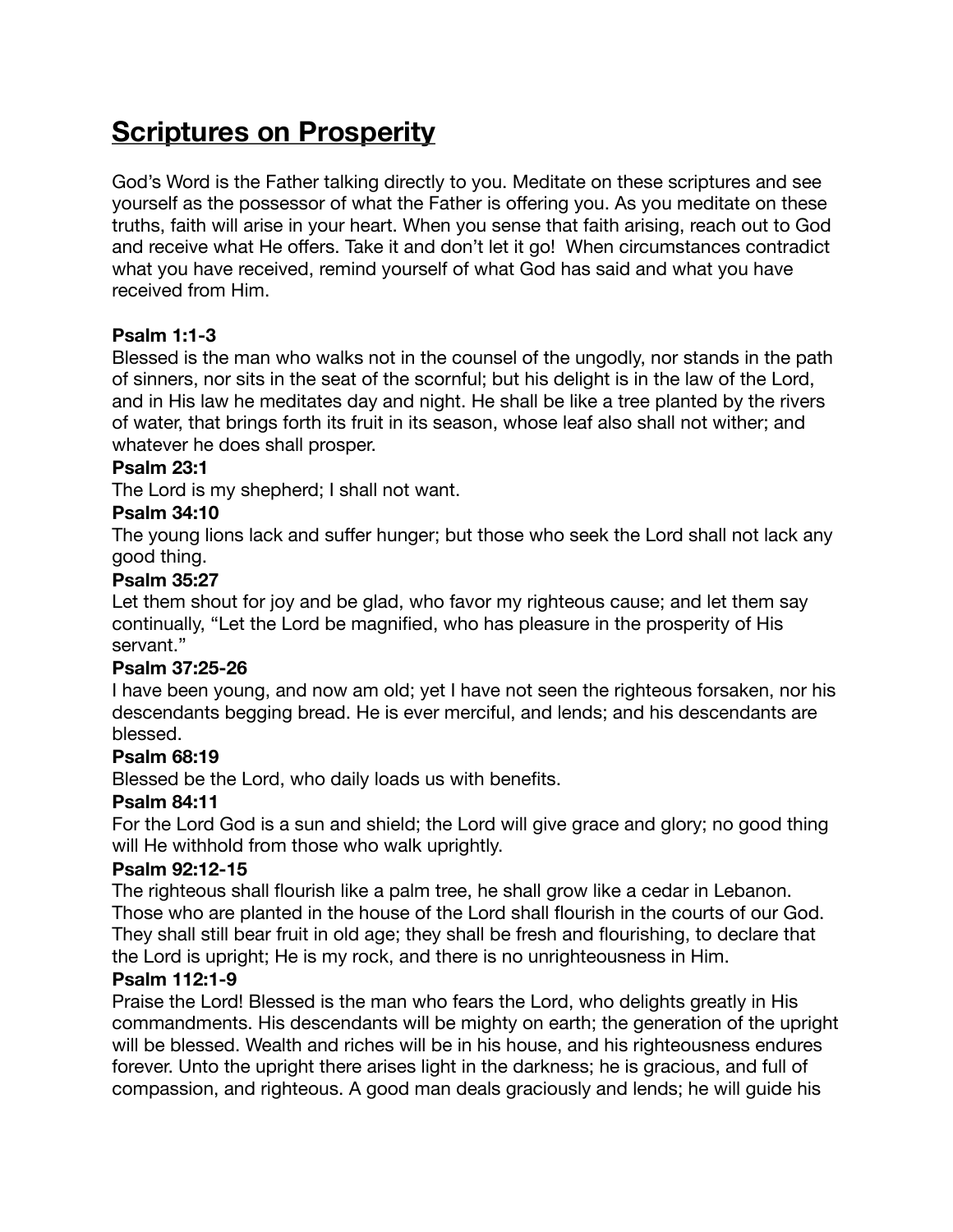affairs with discretion. Surely he will never be shaken; the righteous will be in everlasting remembrance. He will not be afraid of evil tidings; his heart is steadfast, trusting in the Lord. His heart is established; he will not be afraid, until he sees his desire upon his enemies. He has dispersed abroad, he has given to the poor; his righteousness endures forever; his horn will be exalted with honor.

# **Psalm 115:11-16**

You who fear the Lord, trust in the Lord; He is their help and their shield. The Lord has been mindful of us; He will bless us; He will bless the house of Israel; He will bless the house of Aaron. He will bless those who fear the Lord, both small and great. May the Lord give you increase more and more, you and your children. May you be blessed by the Lord, who made heaven and earth. The heaven, even the heavens, are the Lord's; but the earth He has given to the children of men.

# **Proverbs 3:9-10**

Honor the Lord with your possessions, and with the firstfruits of all your increase; so your barns will be filled with plenty, and your vats will overflow with new wine.

# **Proverbs 8:17-21**

I love those who love me, and those who seek me diligently will find me. Riches and honor are with me, enduring riches and righteousness. My fruit is better than gold, yes, than fine gold, and my revenue than choice silver. I traverse the way of righteousness, in the midst of the paths of justice, that I may cause those who love me to inherit wealth, that I may fill their treasuries.

# **Proverbs 11:25**

The generous soul will be made rich, and he who waters will also be watered himself.

## **Proverbs 13:4**

The soul of a lazy man desires, and has nothing; but the soul of the diligent shall be made rich.

# **Proverbs 19:17**

He who has pity on the poor lends to the Lord, and He will pay back what he has given. **Proverbs 28:13**

He who covers his sins will not prosper, but whoever confesses and forsakes them will have mercy.

# **Proverbs 28:25**

He who is of a proud heart stirs up strife, but he who trusts in the Lord will be prospered.

# **Proverbs 28:27**

He who gives to the poor will not lack, but he who hides his eyes will have many curses.

# **Ecclesiastes 5:19**

As for every man to whom God has given riches and wealth, and given him power to eat of it, to receive his heritage and rejoice in his labor—this is the gift of God.

## **Isaiah 1:19**

If you are willing and obedient, you shall eat the good of the land. **Isaiah 58:10-11**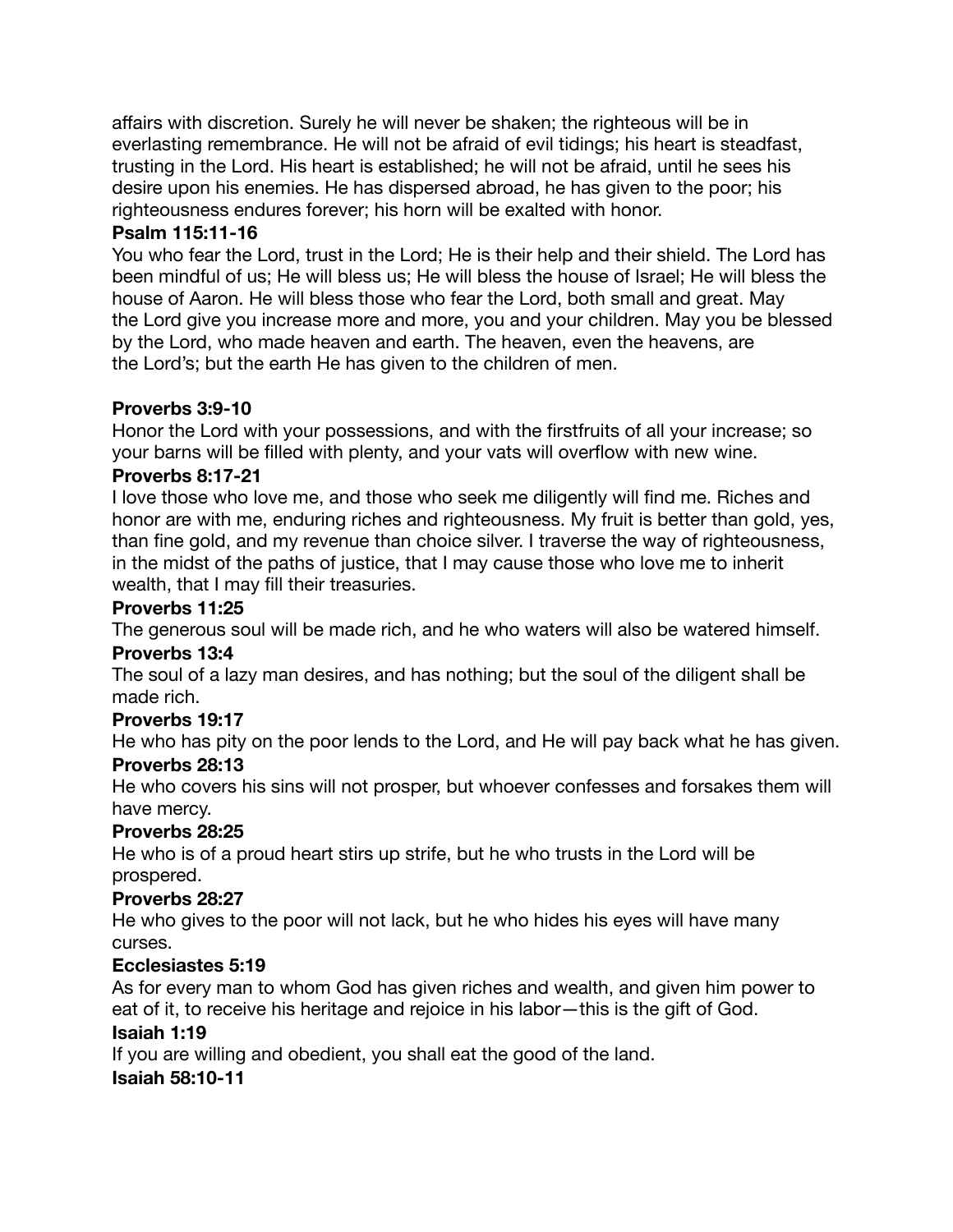If you extend your soul to the hungry and satisfy the afflicted soul, then your light shall dawn in the darkness, and your darkness shall be as the noonday. The Lord will guide you continually, and satisfy your soul in drought, and strengthen your bones; you shall be like a watered garden, and like a spring of water, whose waters do not fail.

# **Jeremiah 17:7-8**

Blessed is the man who trusts in the Lord, and whose hope is the Lord. For he shall be like a tree planted by the waters, which spreads out its roots by the river, and will not fear when heat comes; but its leaf will be green, and will not be anxious in the year of drought, nor will cease from yielding fruit.

# **Jeremiah 29:11**

For I know the thoughts that I think toward you, says the Lord, thoughts of peace and not of evil, to give you a future and a hope.

# **Malachi 3:10-12**

"Bring all the tithes into the storehouse, that there may be food in My house, and try Me now in this," says the Lord of hosts, "if I will not open for you the windows of heaven and pour out for you such blessing that there will not be room enough to receive it. And I will rebuke the devourer for your sakes, so that he will not destroy the fruit of your ground, nor shall the vine fail to bear fruit for you in the field," Says the Lord of hosts; "and all nations will call you blessed, for you will be a delightful land," says the Lord of hosts.

# **Acts 14:17**

Nevertheless He did not leave Himself without witness, in that He did good, gave us rain from heaven and fruitful seasons, filling our hearts with food and gladness."

## **Romans 8:32**

He who did not spare His own Son, but delivered Him up for us all, how shall He not with Him also freely give us all things?

# **2 Corinthians 9:6-7**

But this I say: He who sows sparingly will also reap sparingly, and he who sows bountifully will also reap bountifully. So let each one give as he purposes in his heart, not grudgingly or of necessity; for God loves a cheerful giver.

# **Galatians 6:6-10**

Let him who is taught the word share in all good things with him who teaches. Do not be deceived, God is not mocked; for whatever a man sows, that he will also reap. For he who sows to his flesh will of the flesh reap corruption, but he who sows to the Spirit will of the Spirit reap everlasting life. And let us not grow weary while doing good, for in due season we shall reap if we do not lose heart. Therefore, as we have opportunity, let us do good to all, especially to those who are of the household of faith.

## **Philippians 4:19**

And my God shall supply all your need according to His riches in glory by Christ Jesus.

## **Hebrews 11:6**

But without faith it is impossible to please Him, for he who comes to God must believe that He is, and that He is a rewarder of those who diligently seek Him.

## **3 John 2**